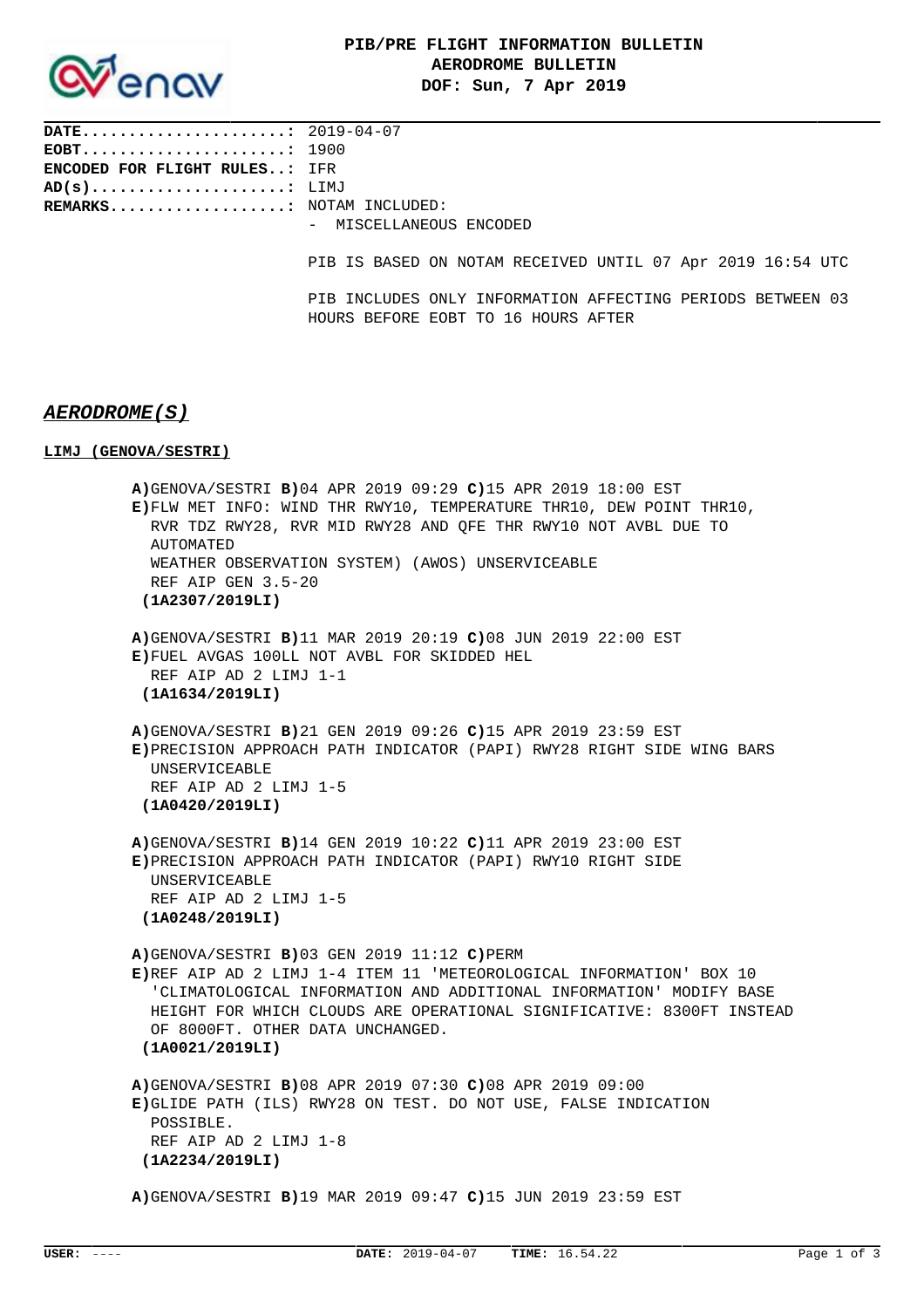

**E)**LINATE DVOR/DME 'LIN' FREQ 112.25MHZ CH 59Y AVBL AS FLW: - DVOR: OPR - DME: LIMITATION AT 25NM SECTOR 040DEG/110DEG MRA 8000FT SECTOR 110DEG/190DEG MRA 6000FT SECTOR 190DEG/280DEG MRA 4000FT SECTOR 280DEG/330DEG MRA 6000FT SECTOR 330DEG/040DEG MRA 10000FT REF AIP AD 2 LIMJ 1-8  **(1A1837/2019LI) A)**GENOVA/SESTRI **B)**15 MAR 2019 00:00 **C)**PERM **E)**REF AIP AD 2 LIMJ 1-7 ITEM 19 'RADIO NAVIGATION AND LANDING AIDS' REFERRING TO VOR/DME 'VOG' CHANGE TO READ: - COLUMN 3 'FREQ' 110.45MHZ CH 41Y - COLUMN 5 'ANTENNA SITE COORDINATES (WGS-84)' VOR 445752.5N0085812.7E DME 445752.1N0085812.7E - COLUMN 6 'ELEVATION OF DME ANTENNA' 114M AMSL  **(1A1447/2019LI) A)**GENOVA/SESTRI **B)**22 FEB 2019 10:14 **C)**20 APR 2019 23:59 EST **E)**GENOVA SESTRI ATZ IS PARTIALLY AFFECTED BY OVERFLYING PROHIBITION ANNOUNCED BY NOTAM W107/19. REF AIP AD 2 LIMJ 1-6  **(1A1208/2019LI) A)**GENOVA/SESTRI **B)**09 NOV 2018 11:18 **C)**PERM **E)**REF AIP AD 2 LIMJ 4-1/4 LINK ROUTES AND STANDARD INSTRUMENT ARRIVAL PROCEDURES STAR 'GEN 1G' MODIFY MINIMUM ENROUTE ALTITUDE AS FLW: GEN VOR/NDB - RDL/QDR 147 GEN VOR/NDB - 26 NM SES (18.5NM GEN) DME: 5500FT INSTEAD OF 5000FT  **(1A8425/2018LI) A)**GENOVA/SESTRI **B)**09 NOV 2018 11:06 **C)**PERM **E)**REF AIP AD2 LIMJ 4-1 LINK ROUTES AND STANDARD INSTRUMENT ARRIVAL PROCEDURES HLDG 'IXITO' ADD FLW RMK: IAS MAX 210KT  **(1A8424/2018LI) A)**GENOVA/SESTRI **B)**09 NOV 2018 10:53 **C)**PERM **E)**REF AIP AD2 LIMJ 4-1 AND 4-7 LINK ROUTES AND STANDARD INSTRUMENT ARRIVAL PROCEDURES MODIFY MINIMUM SECTOR ALTITUDE REFERRED TO 'SES' VOR AS FLW: SECTOR 050DEG-180DEG: 6400FT INSTEAD OF 6100FT SECTOR 180DEG-285DEG: 8300FT INSTEAD OF 8000FT SECTOR 285DEG-050DEG: 6000FT INSTEAD OF 4800FT MODIFY MINIMUM SECTOR ALTITUDE REFERRED TO 'GEN' VOR AS FLW: SECTOR 060DEG-310DEG: 8300FT INSTEAD OF 8000FT SECTOR 310DEG-060DEG: 5200FT INSTEAD OF 4900FT  **(1A8423/2018LI) A)**GENOVA/SESTRI **B)**09 NOV 2018 10:49 **C)**PERM **E)**REF AIP AD2 LIMJ 6-1/5 INITIAL CLIMB PROCEDURES RWY 10/28 AND STANDARD INSTRUMENT DEPARTURE PROCEDURES MODIFY MINIMUM SECTOR ALTITUDE REFERRED TO 'SES' VOR AS FLW: -SECTOR 050DEG-180DEG: 6400FT INSTEAD OF 6100FT